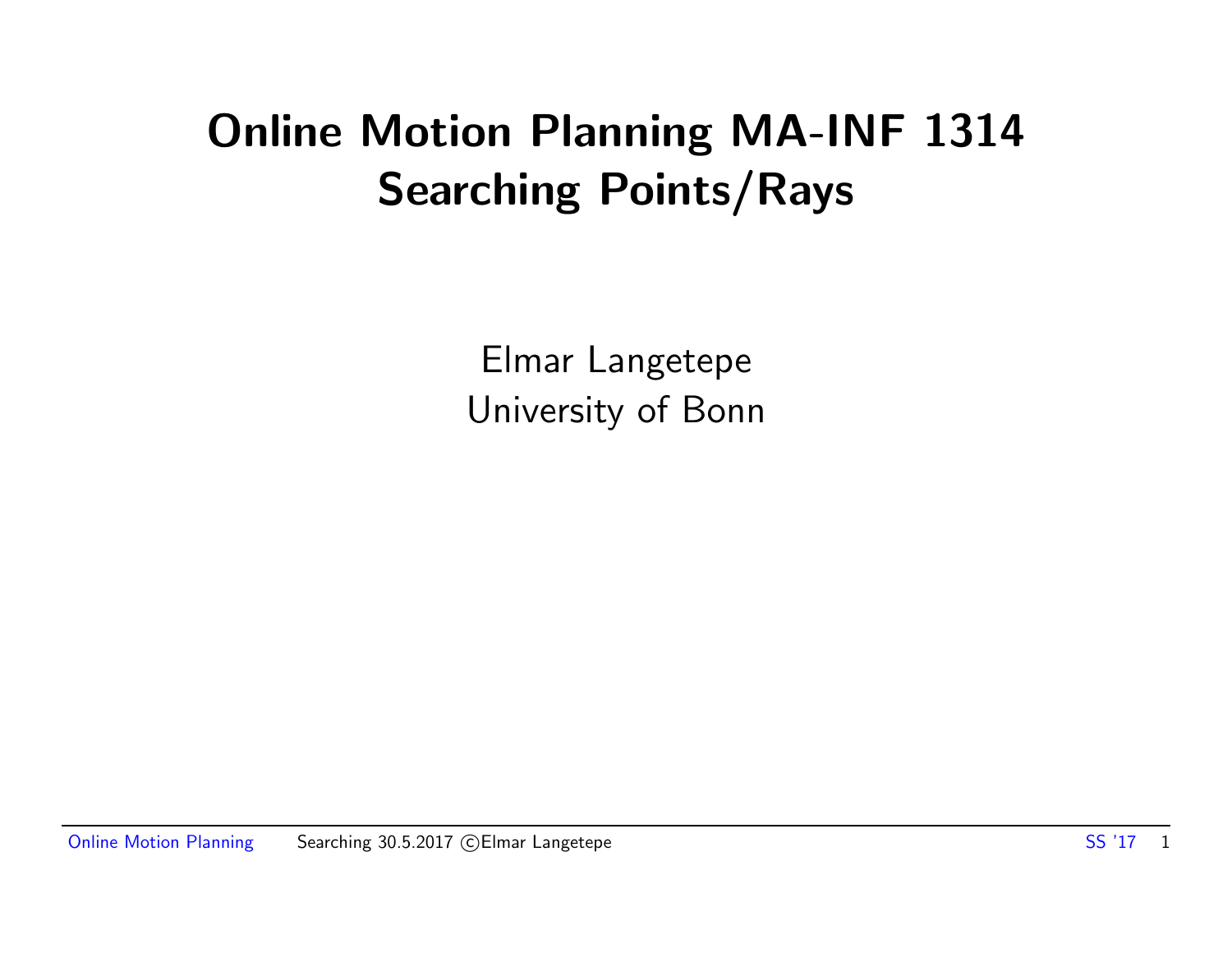## Rep.: Searaching for a point!

- 2-ray search: Point on a line
- Compare with shortest path, competitive?
- Reasonable strategy: Depth  $x_1$ , depth  $x_2$  and so on
- Traget at least step 1 away!
- Worst-Case, just behind  $d$ , one add. turn!
- $\bullet$  Strategy, such that:  $\sum_{i=0}^{k+1} 2x_i + x_k \le Cx_k$
- Minimize:  $\sum_{i=0}^{k+1} x_i$  $x_k$ , Functional!

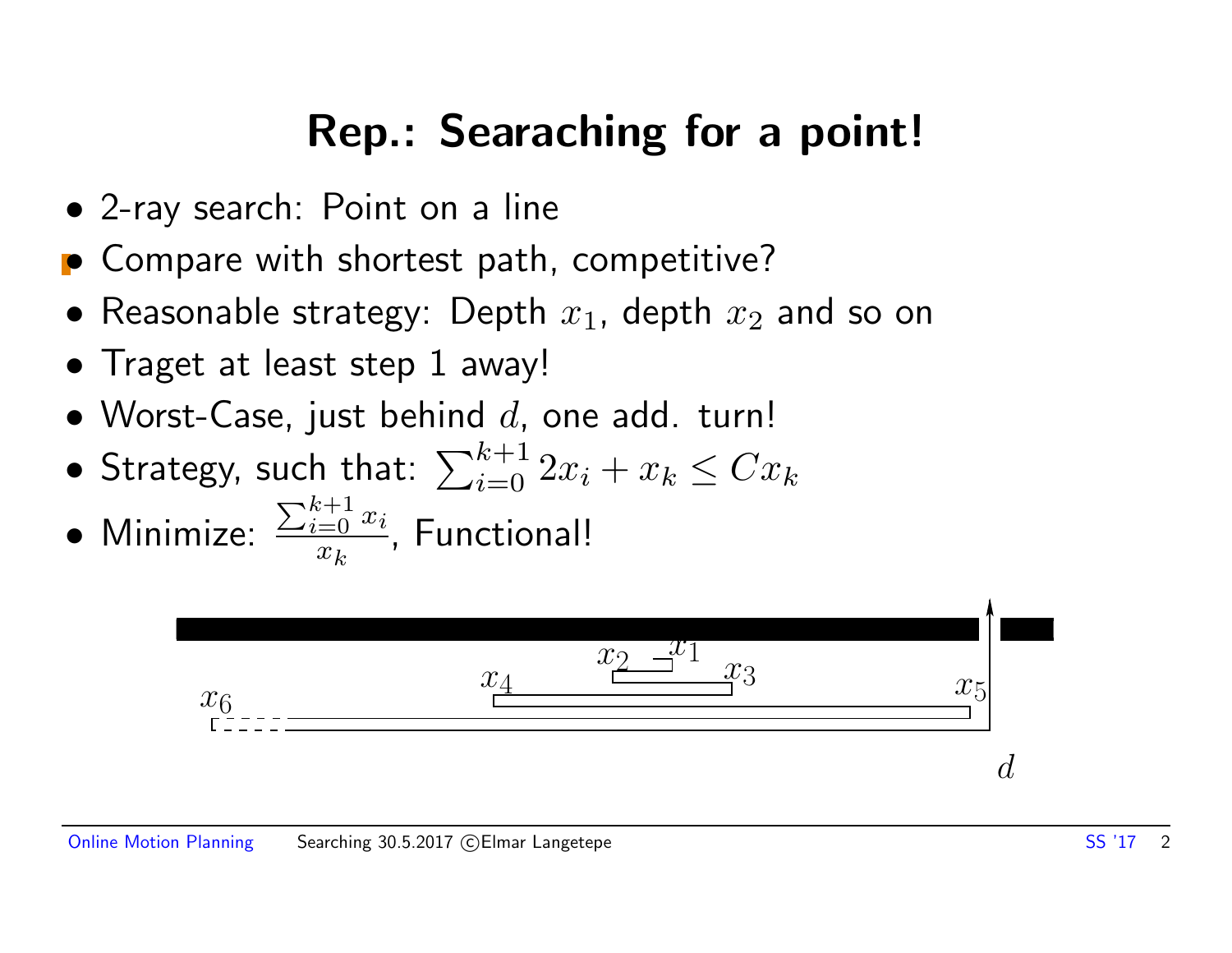## Rep.: Theorem Gal 1980

If functional  $F_k$  fulfils:

i)  $F_k$  continuous ii)  $F_k$  unimodal:  $F_k(A \cdot X) = F_k(X)$  und  $F_k(X + Y) \le \max\{F_k(X), F_k(Y)\},$ iii)  $\liminf_{a\mapsto\infty} F_k\left(\frac{1}{a^k}\right)$  $\overline{a^{k+i}}$  $\frac{1}{\sqrt{k+1}}$  $a^{k+i-1}$  $, \ldots, \frac{1}{a}$  $(\frac{1}{a}, 1) =$  $\liminf_{\epsilon_{k+i}, \epsilon_{k+i-1}, \ldots, \epsilon_1 \mapsto 0} F_k\left(\epsilon_{k+i}, \epsilon_{k+i-1}, \ldots, \epsilon_1, 1\right),$ iv)  $\liminf_{a\mapsto 0} F_k(1,a,a^2,\dots,a^{k+i}) =$  $\liminf_{\epsilon_{k+i}, \epsilon_{k+i-1}, \dots \epsilon_1 \mapsto 0} F_k(1, \epsilon_1, \epsilon_2, \dots, \epsilon_{k+i}),$ v)  $F_{k+1}(f_1,\ldots,f_{k+i+1}) \geq F_k(f_2,\ldots,f_{k+i+1}).$ 

Then:  $\sup_k F_k(X) \ge \inf_a \sup_k F_k(A_a)$  mit  $A_a = a^0, a^1, a^2, \dots$  und  $a > 1$ .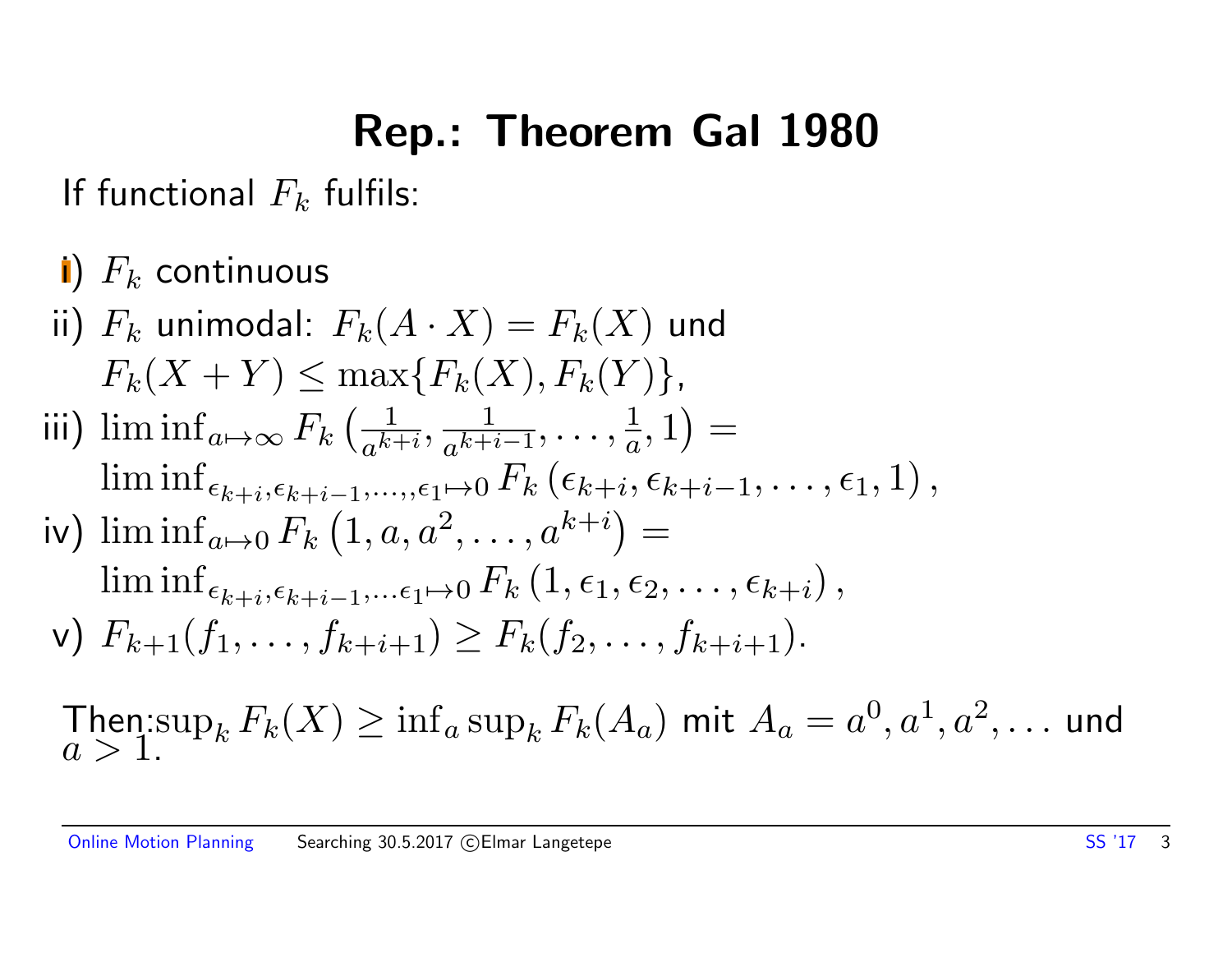#### Rep.: Example 2-ray search

• 
$$
F_k(f_1, f_2, \ldots) := \frac{\sum_{i=1}^{k+1} f_i}{f_k}
$$
 for all  $k$ .

\n- Unimodal 
$$
F_k(A \cdot X) = F_k(X)
$$
 and  $F_k(X + Y) \leq \max\{F_k(X), F_k(Y)\}$ ?
\n- $\frac{\sum_{i=1}^{k+1} A \cdot f_i}{A \cdot f_i} = \frac{\sum_{i=1}^{k+1} f_i}{f_i}$
\n

- $A \cdot f_k$  $Jk$ •  $F_k(X + Y) \le \max\{F_k(X), F_k(Y)\}$ ?
- Follows from  $\frac{a}{b} \geq \frac{c}{d} \Leftrightarrow \frac{a+c}{d+b} \leq \frac{a}{b}$ b
- **•** Simple equivalence!
- $\bullet$  Optimize:  $f_k(a):=$  $\sum_{i=1}^{k+1} a^i$  $\overline{a^k}$
- Minimized by  $a = 2$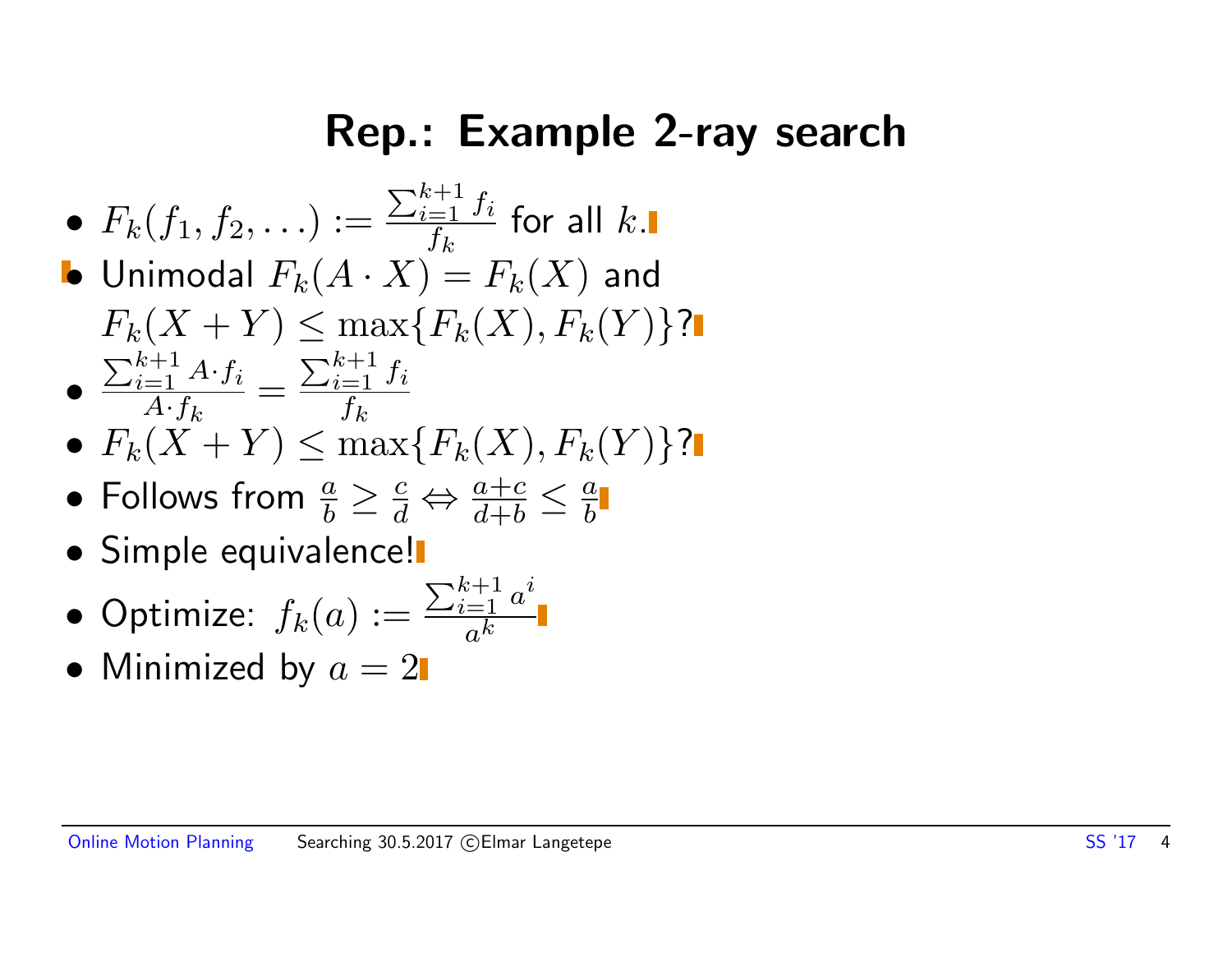## Rep.: Search on m-rays

- Lemma For the m-ray search problem there is always an optimal competitive strategy  $(f_1, f_2, \ldots)$  that visits the rays in a periodic order and with overall increasing depth.
- periodic and monotone:  $(f_i, J_j)$ ,  $J_j = j + m$ ,  $f_j \ge f_{j-1}$
- Proof: First index with:  $f_j > f_{j+1}$ ,  $J_j > J_{j+1}$ , Exchange values and the order on the rays, successively!
- $(f_i, J_j)$ ,  $J_j = j + m$ ,  $f_j \ge f_{j-1}$  Theorem of Gal can be applied!

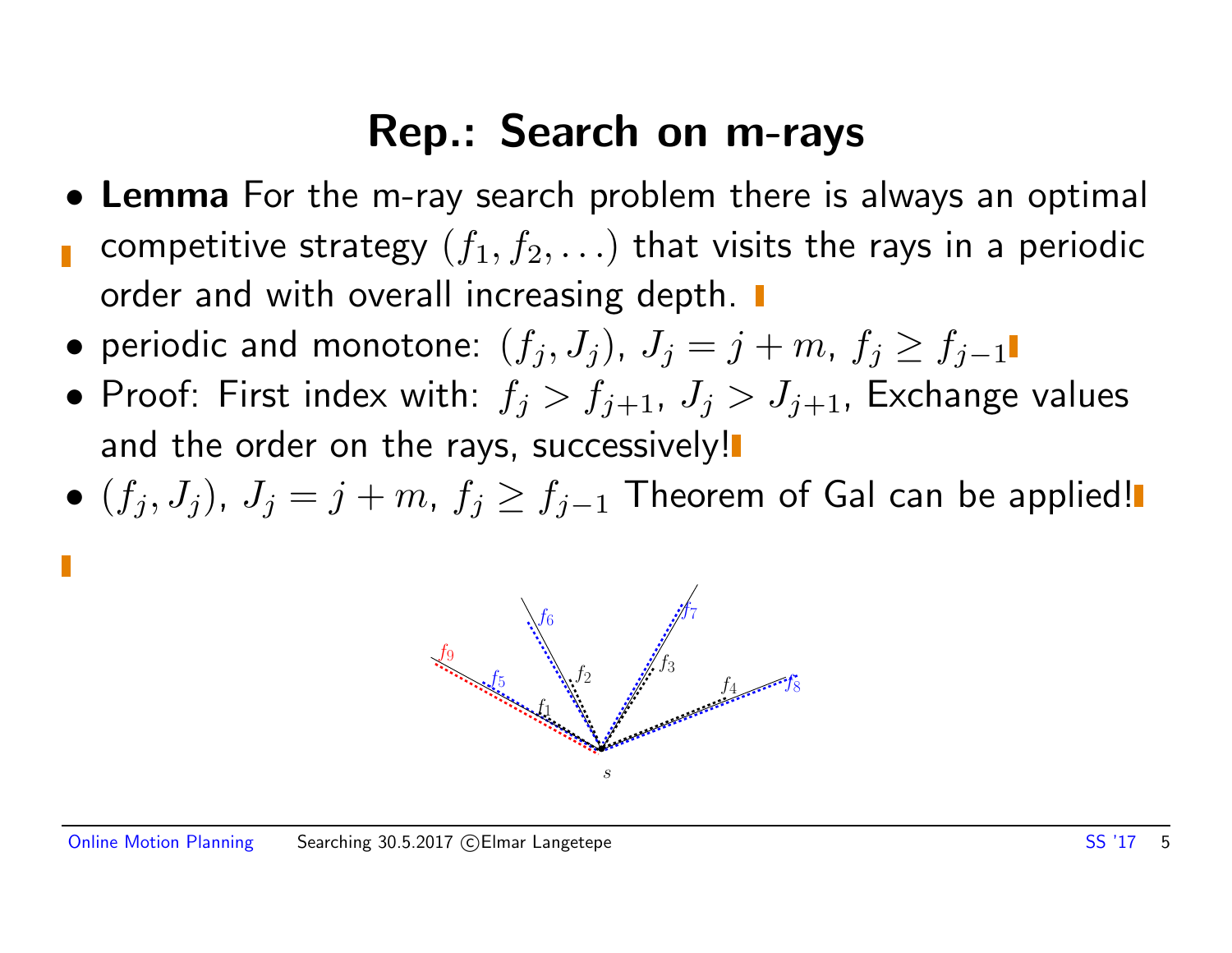# Other approach: **Optimality for equations!**

- Reasonable strategy, ratio:  $\sum_{i=1}^{k+1} \frac{1}{2x_i + x_k}$  $x_k$  $= 1 + 2$  $\sum_{i=1}^{k+1} x_i$  $x_k$
- $\bullet$  Ass.:  $C$  optimal,  $\sum_{i=1}^{k+1} x_i$  $x_k$  $\leq \frac{(C-1)}{2}$ 2
- There is strategy  $(x_1)$  $\zeta_1', x_2', x_3' \ldots$ ) s. th.  $\sum_{i=1}^{k+1} x_i'$ i  $\frac{a-1}{x'_k} \frac{x'_i}{x'_k} = \frac{(C-1)}{2}$  $\frac{-1)}{2}$  for all  $k$
- $\boldsymbol{k}$  $\bullet$  Monotonically increasing in  $x_{\text{q}}'$  $j$   $(j\neq k)$ , decreasing in  $x'_k$  $\boldsymbol{k}$
- First  $k$  with:  $\sum_{i=1}^{k+1} x_i$  $x_k$  $\lt \frac{(C-1)}{2}$  $\frac{-1)}{2}$ , decrease  $x_k$
- $\sum_{i=1}^k x_i$  $x_{k-1}$  $\lt \frac{(C-1)}{2}$  $\frac{-1)}{2}$ !,  $x_{k-1}$  decrease etc., monotonically decreasing sequence, bounded, converges! Non-constructive!

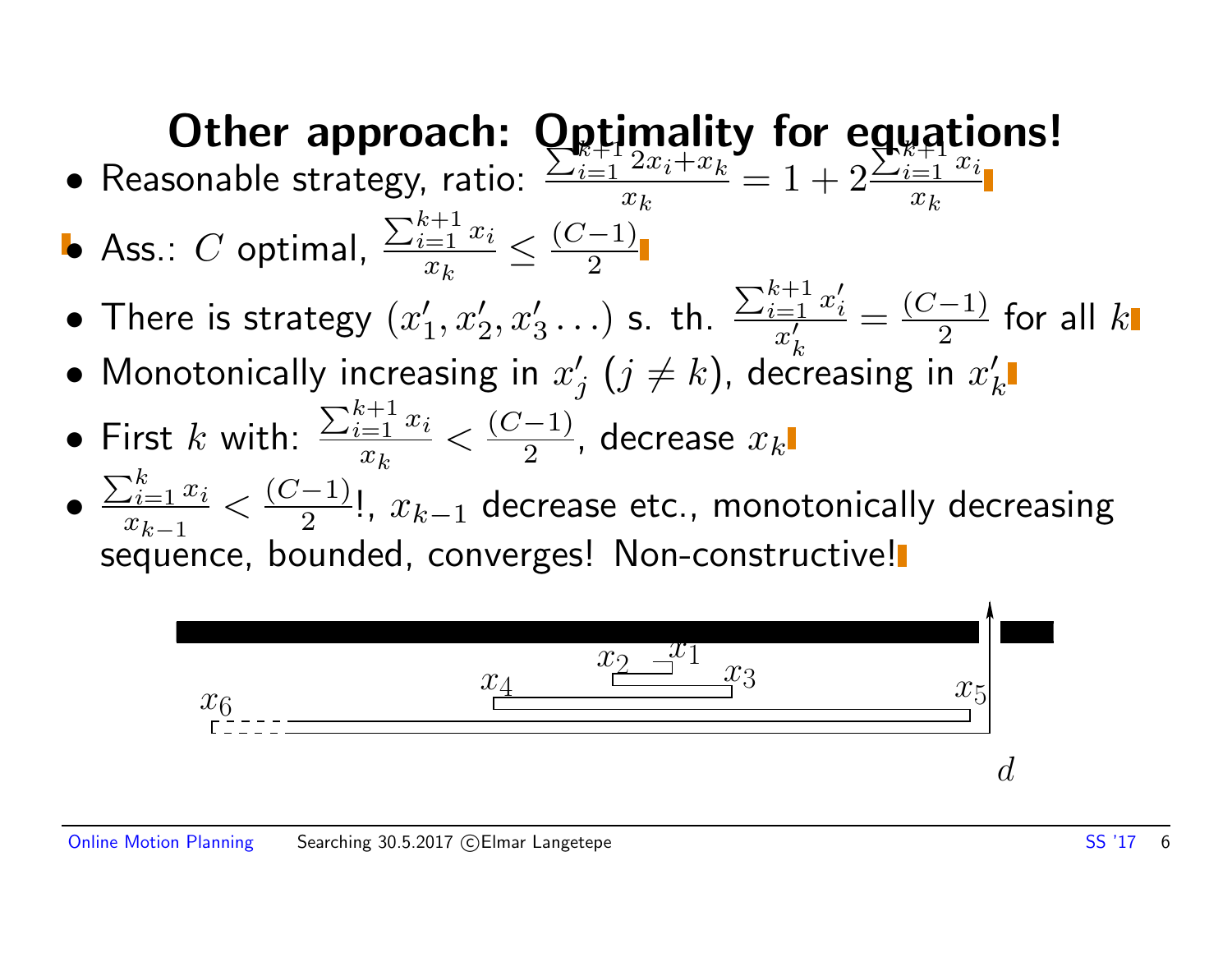## Other approach: Optimality for equations!

- Set:  $\sum_{i=1}^{k+1} x_i'$ i  $\overline{x'}_l$  $\boldsymbol{k}$  $=\frac{(C-1)}{2}$  $\frac{-1)}{2}$  for all  $k$
- $\sum_{i=1}^{k+1} x'_i \sum_{i=1}^k x'_i = \frac{(C-1)}{2}$ 2  $\left(x'_k - x'_k\right)$  $\binom{k-1}{k}$
- Thus:  $C'\left(x'_k x'_k\right)$  $\binom{k}{k-1} = x'_{k+1}$ , Recurrence!
- Solve a recurrence! Analytically! Blackboard!
- $\bullet$  Characteristical polynom: No solution  $C' < 4$
- $\bullet \; x'_i = (i+1)2^i$  with  $C' = 4$  is a solution! Blackboard! Optimal!

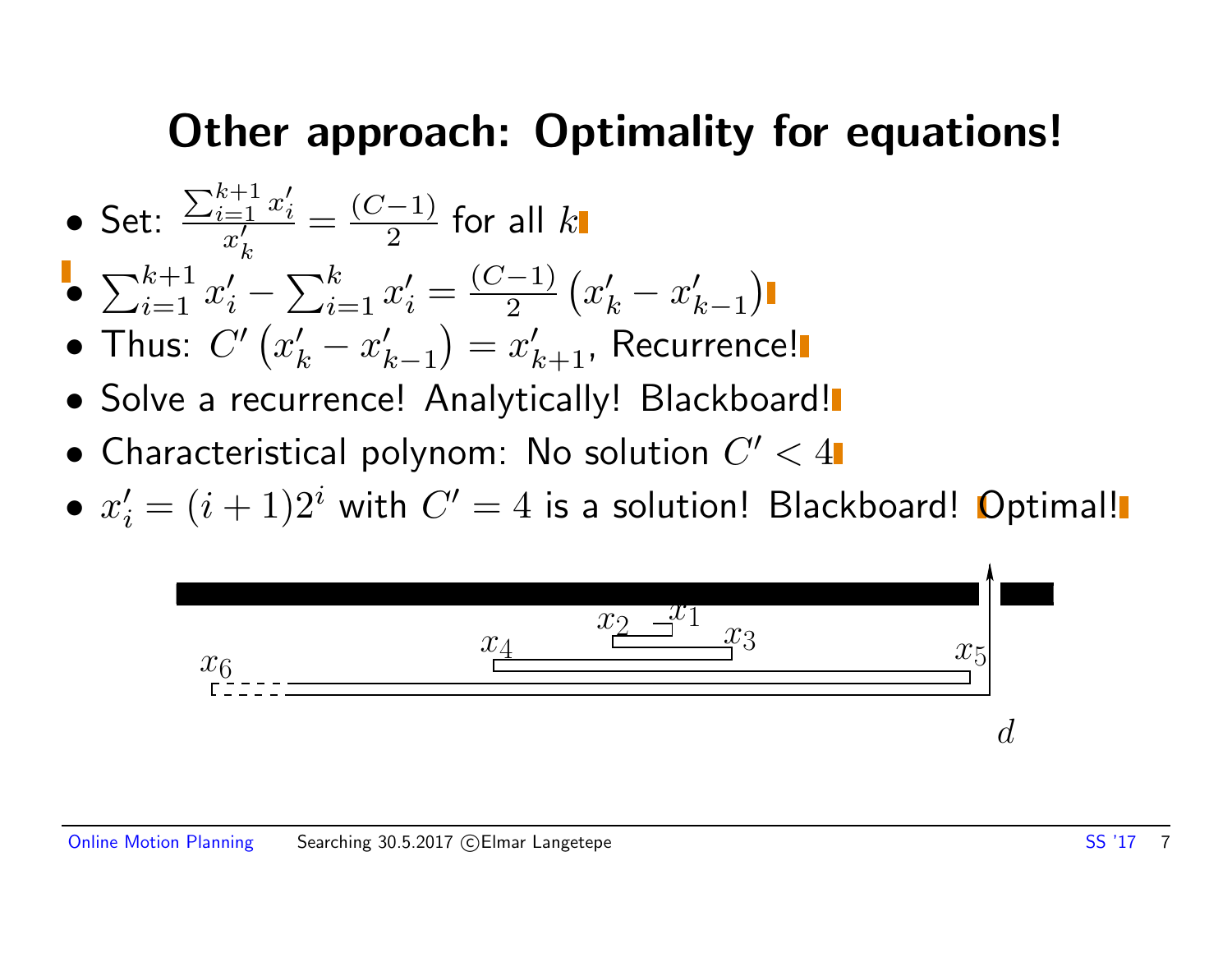### 2-ray search, restricted distance

- Assume goal is no more than dist.  $\leq D$  away
- Exactly D! Simple ratio 3!
- $\bullet$  Find optimal startegy, minimize  $C!$   $\blacksquare$
- Vice-versa:  $C$  is given! Find the largest distance  $D$  (reach  $R$ ) that still allows  $C$  competitive search.  $\blacksquare$
- One side with  $f_{\text{Ende}} = R$ , the other side arbitrarily large!

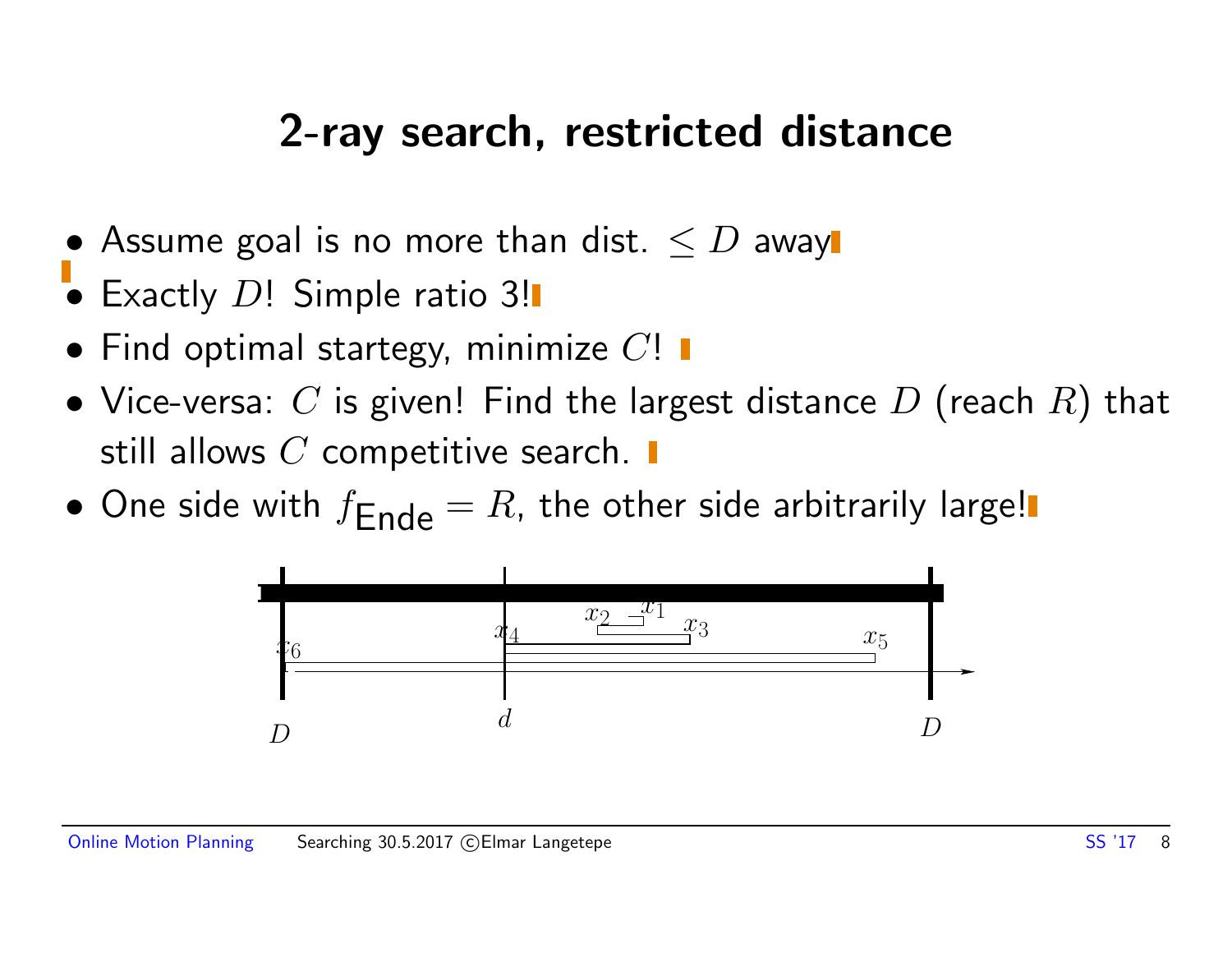## 2-ray search, maximal reach  $R$

- $\bullet$  C given, optimal reach  $R!$
- **Theorem** The strategy with equality in any step maximizes the reach  $R$  !
- Strategy:  $\sum_{i=1}^{k+1} x_i$  $x_k$  $=\frac{(C-1)}{2}$  $\frac{(-1)}{2}$ , first step:  $x_1 = \frac{(C-1)}{2}$ 2
- Recurrence:  $x_0 = 1, x_{-1} = 0, x_{k+1} = \frac{(C-1)}{2}$  $\frac{-1)}{2}(x_k - x_{k-1})$
- Strategy is optimal! By means of the Comp. Geom. lecture!

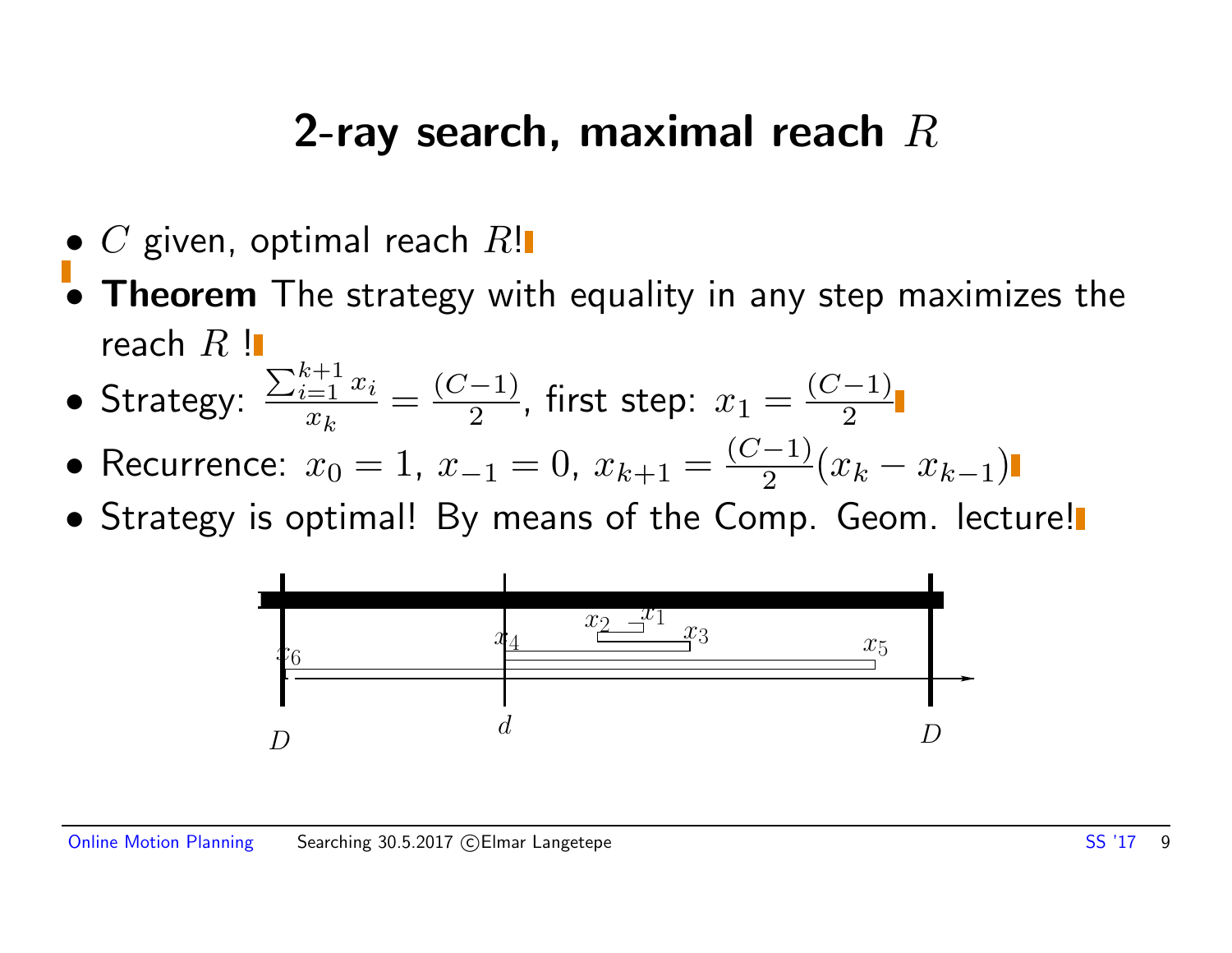## 2-ray search, maximal reach  $R$

- $\bullet$   $f(C) :=$  maximal reach depending on  $C$
- Bends are more steps!

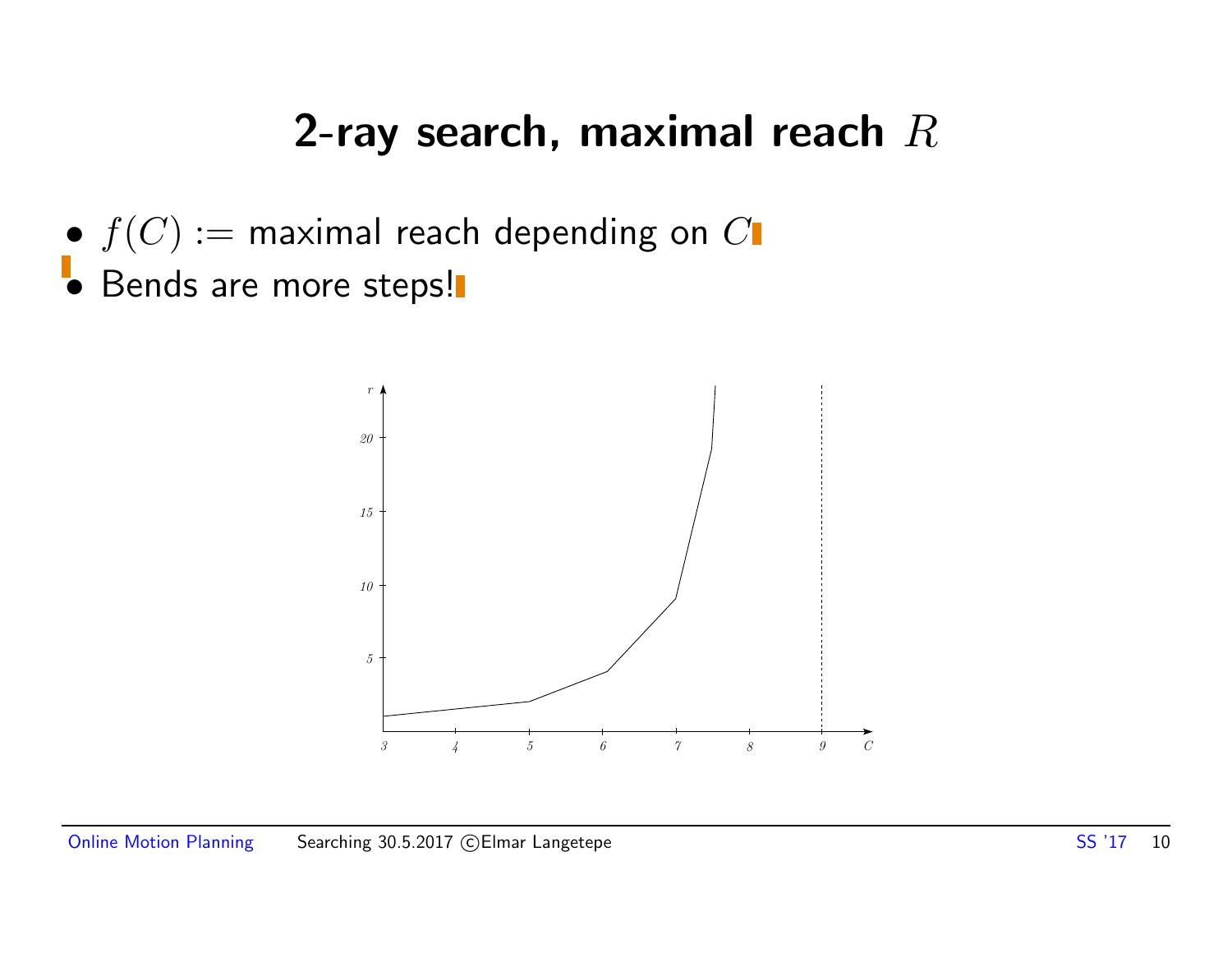## 2-ray search, given distance  $R$

- $\bullet$   $f(C) :=$  maximal reach depending on  $C$
- Rotate,  $R$  given, binary search!

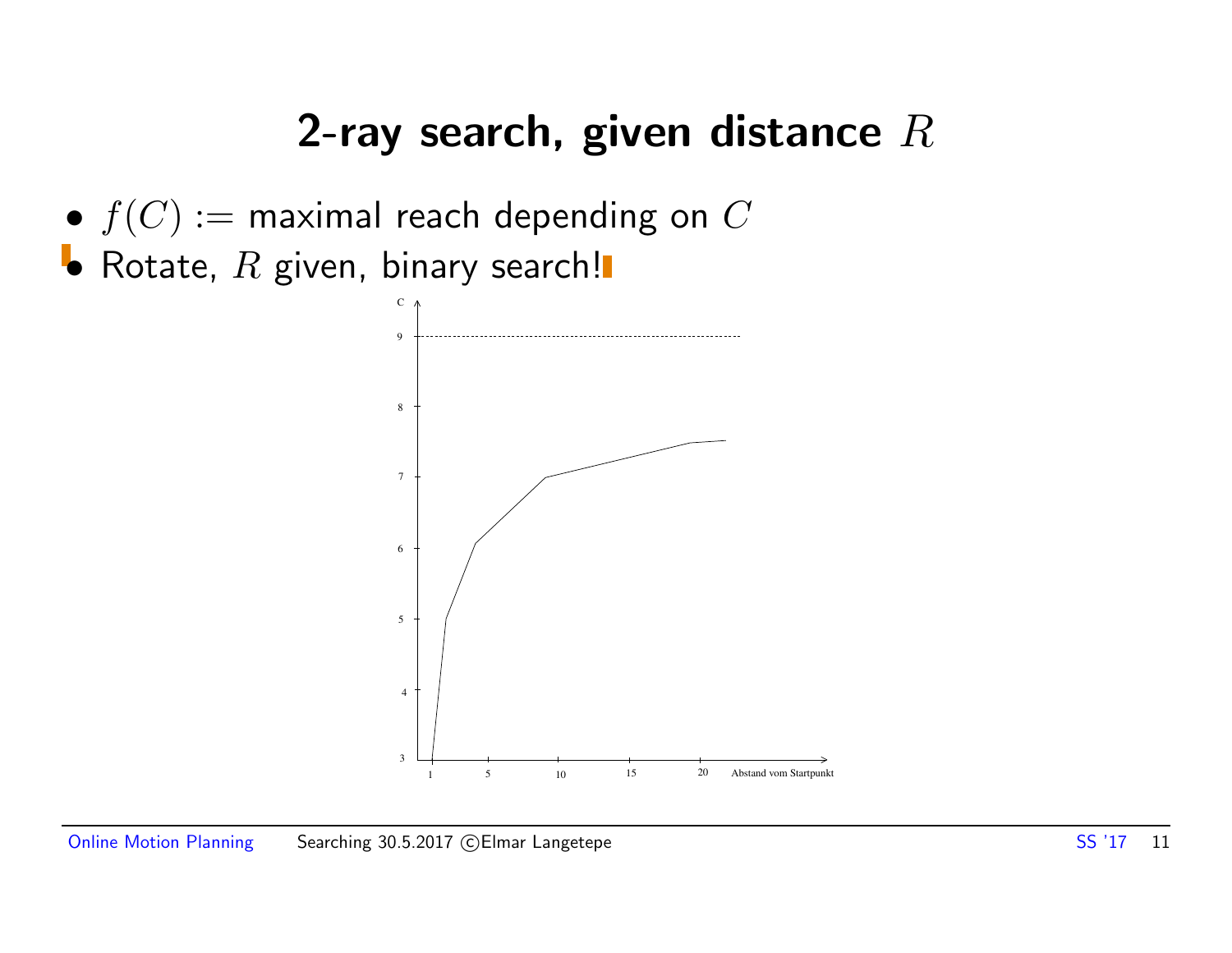## Searching for the origin of ray

- $\bullet$  Unknown ray  $r$  in the plane, unknown origin  $s$
- $\bullet$  Startpoint  $a$
- Searchpath  $\Pi$ , hits r, detects s, move to s
- Shortest path OPT, build the ration
- $\Pi$  has competitive ratio C if inequality holds for all rays
- Task: Find searchpath  $\Pi$  with the minimal  $C$

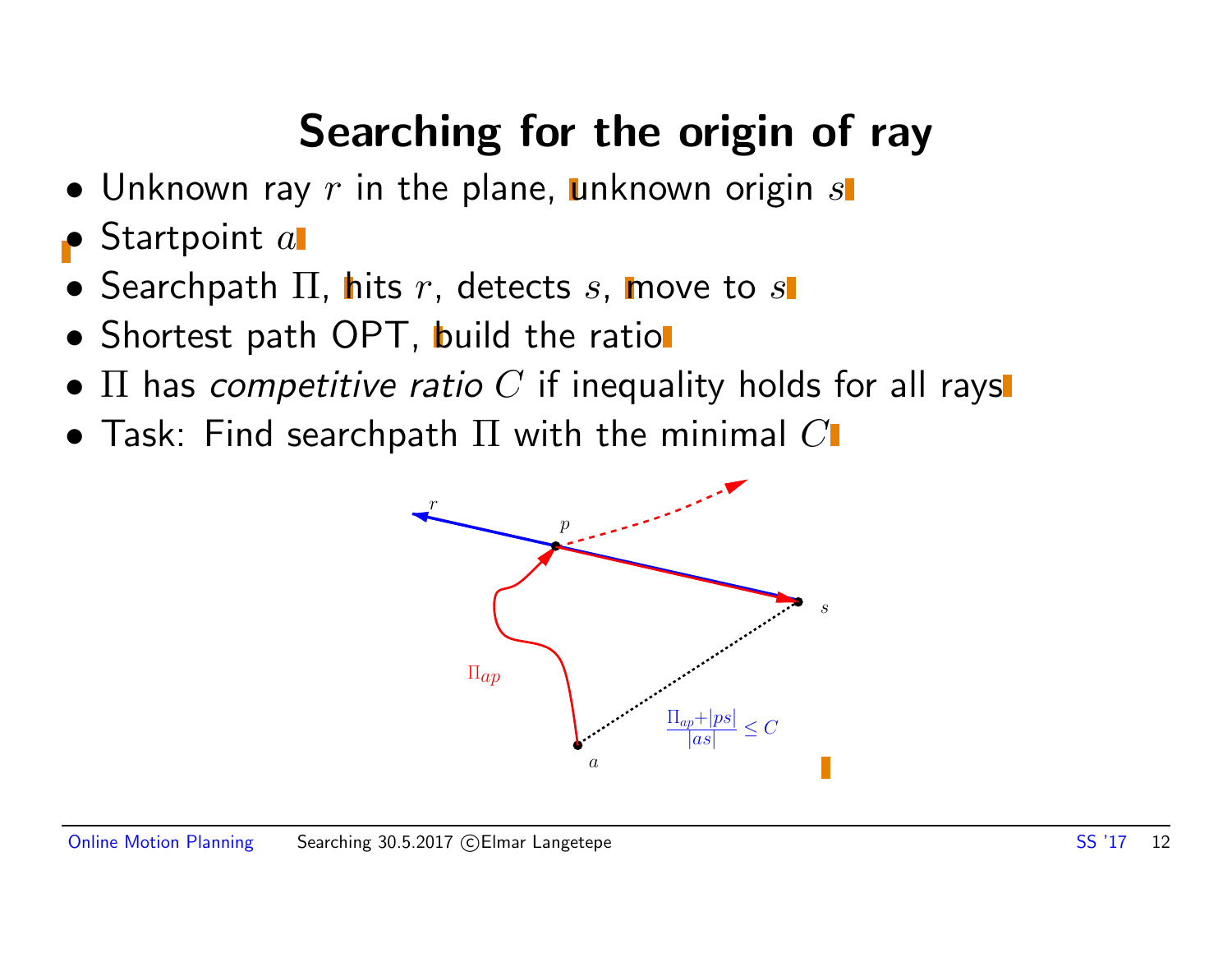## The Window-Shopper-Problem

- Unknown ray starts at  $s$  on known vertical line  $l$ (window)
- Ray starts perpendicular to  $l$
- $aq$  runs parallel to  $r \blacksquare$
- Motivation: Move along a window until you detect an item
- Move to the item

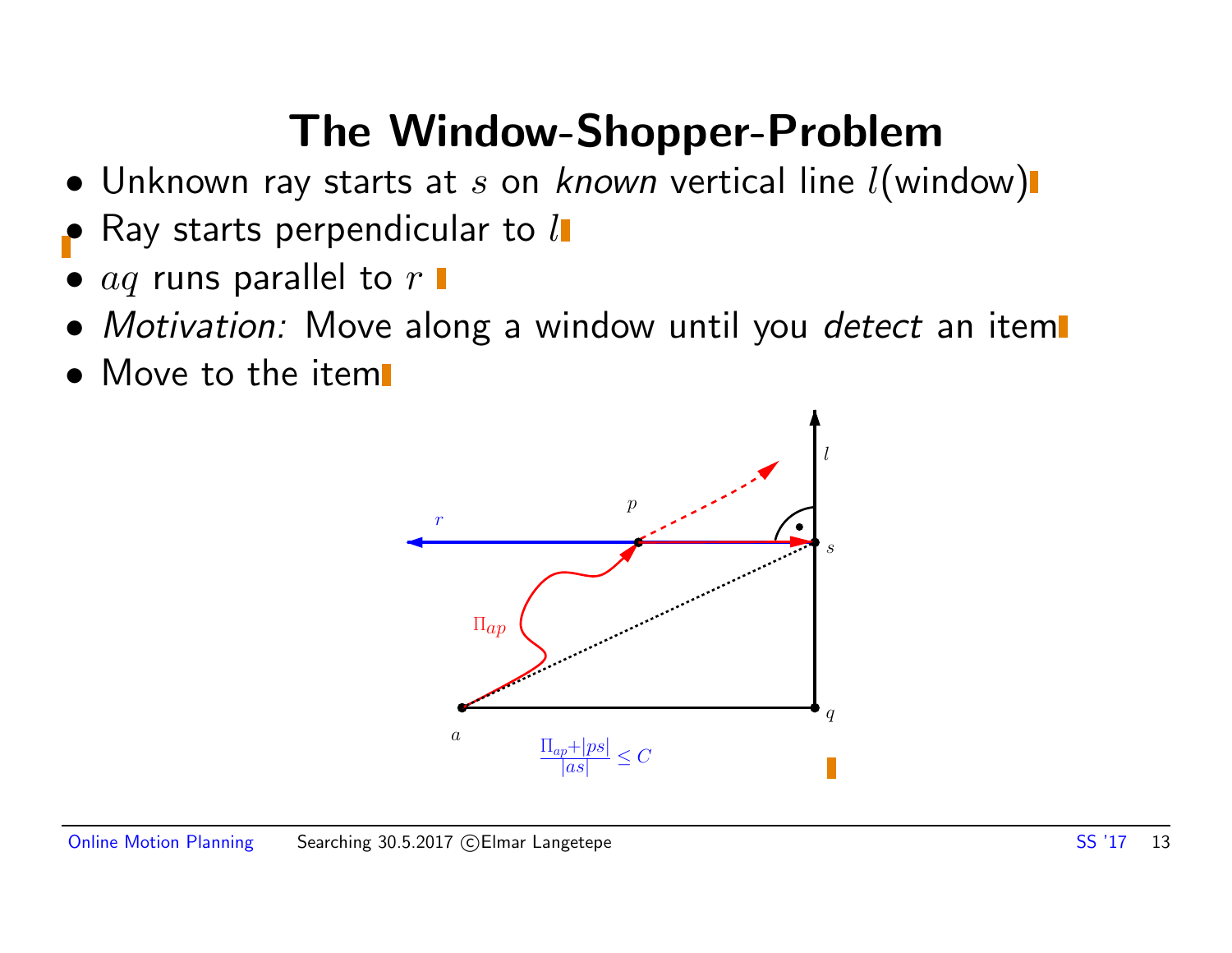## Some observations

- Any reasonable strategy is monotone in  $x$  and  $y$
- Otherwise: Optimize for some  $s$  on  $l$
- Finally hits the window
- Ratio is close to 1 in the beginning, but bigger than  $1\blacksquare$
- Ratio goes to 1 at the end

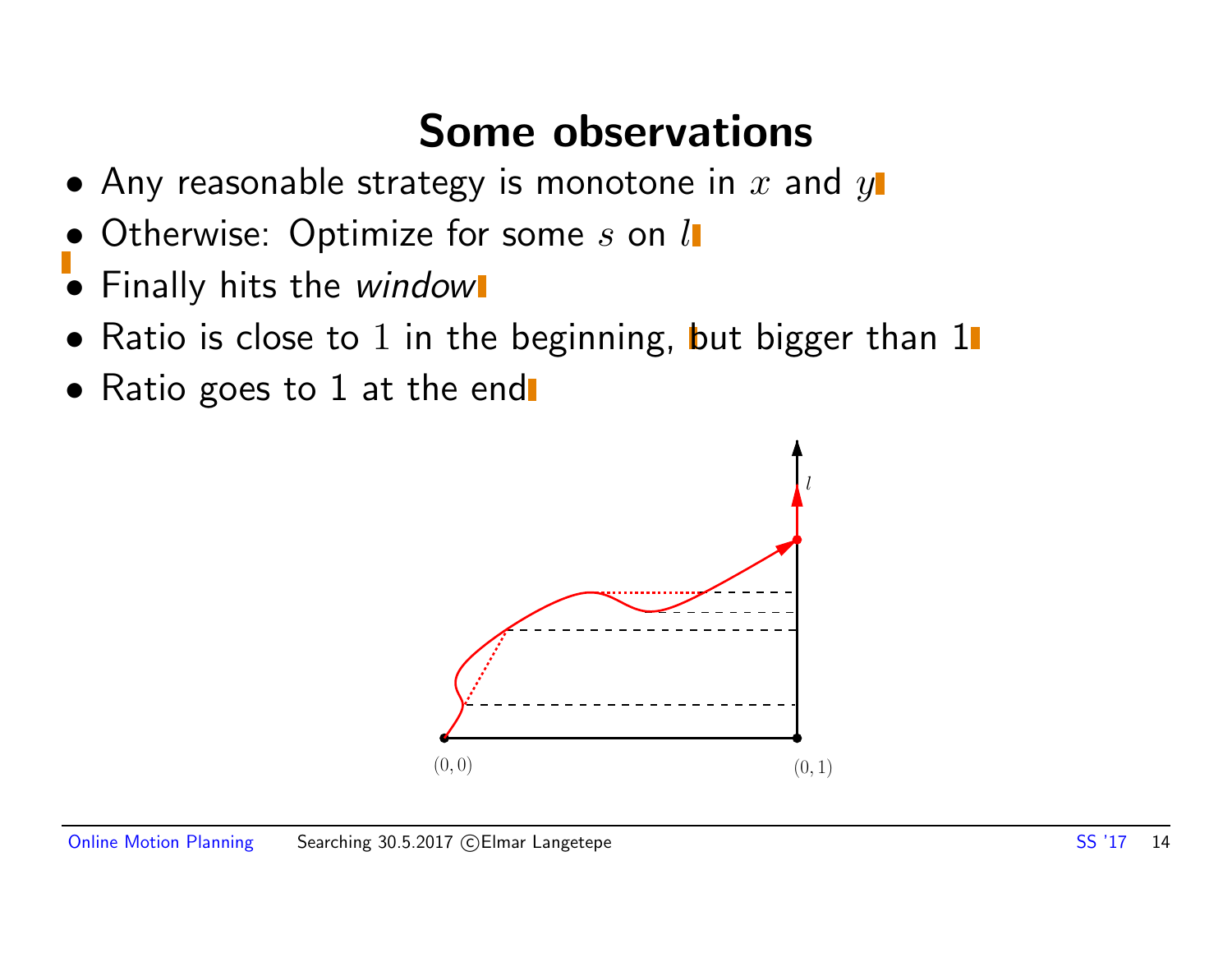## Strategy design: Three parts

- A line segment from  $(0,0)$  to  $(a,b)$  with increasing ratio for s between  $(1, 0)$  and  $(1,b)$
- A curve f from  $(a, b)$  to some point  $(1, D)$  on l which has the same ratio for s between  $(1,b)$  and  $(1,D)$   $\blacksquare$
- A ray along the window starting at  $(1, D)$  with decreasing ratio for s beyond  $(1, D)$  to infinity
- Worst-case ratio is attained for all  $s$ between  $(1, b)$  and  $(1, D)$   $\blacksquare$

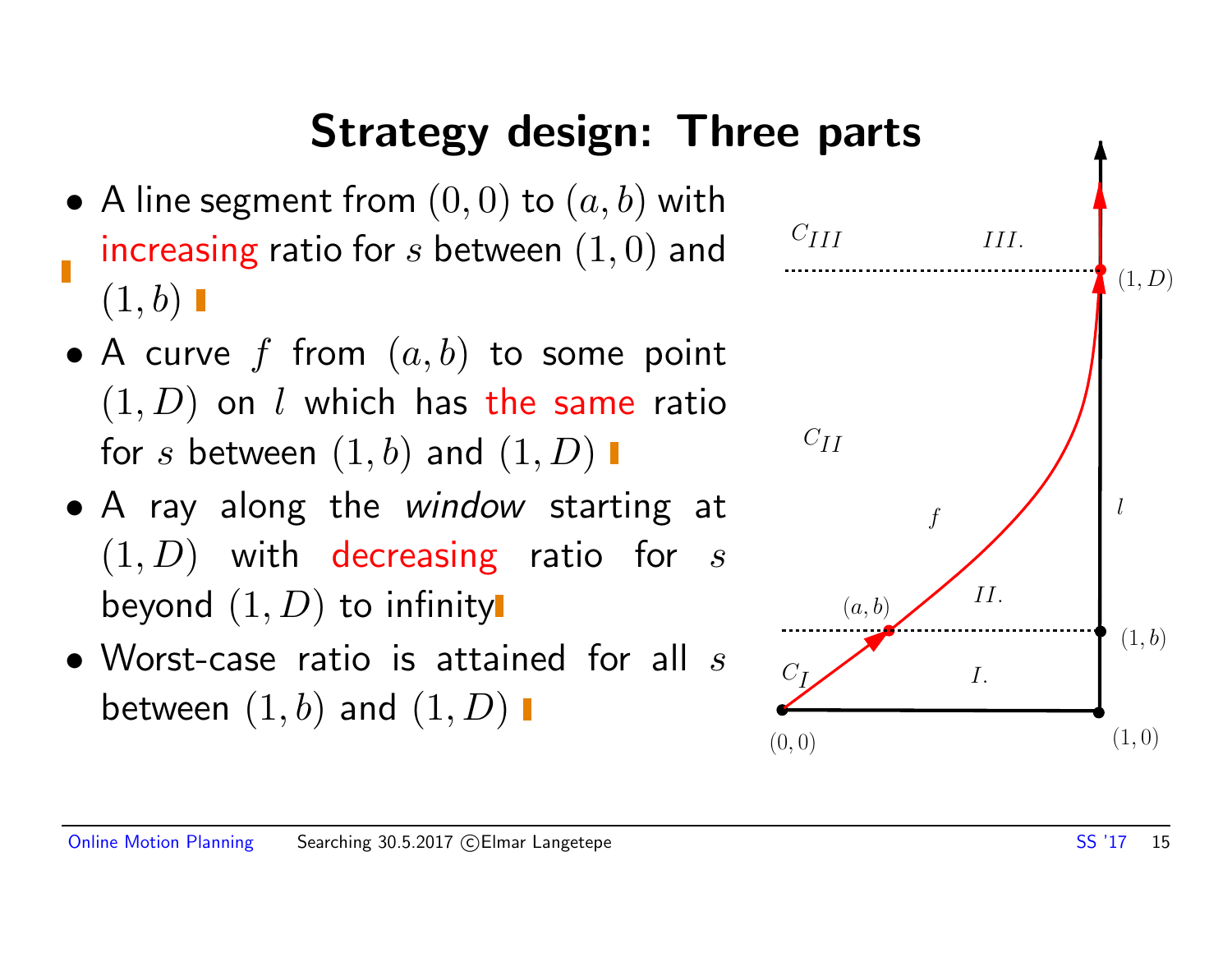## Optimality of this strategy

- By construction
- Curve has the given property
- Proof: Curve is convex
- Assume: Optimal curve  $K$
- K hits ray B at some point  $(x, b)$
- Two cases:
	- Hits B to the left of a: ratio is bigger
	- Cross  $f$  beyond  $B$  from the right: ratio is bigger

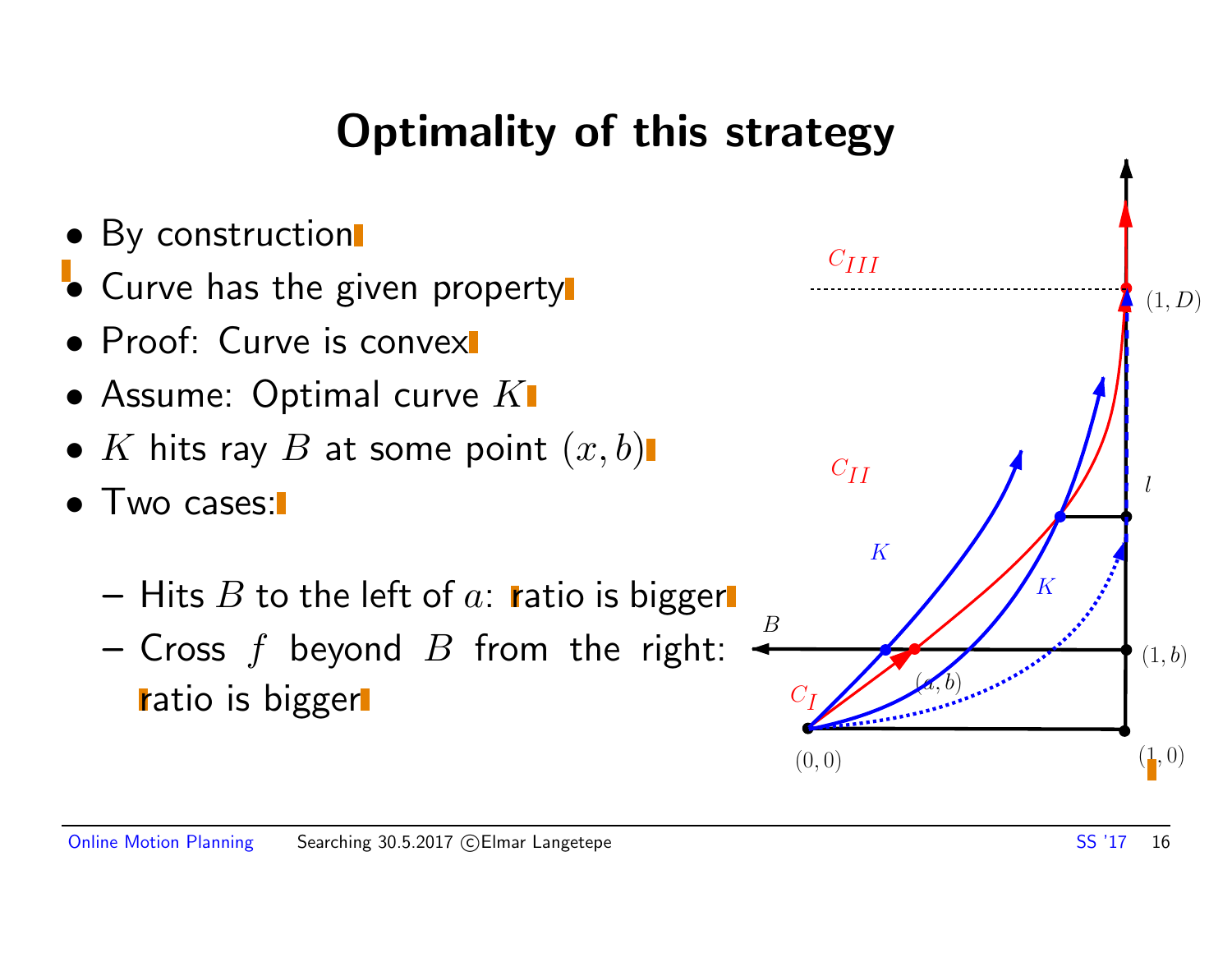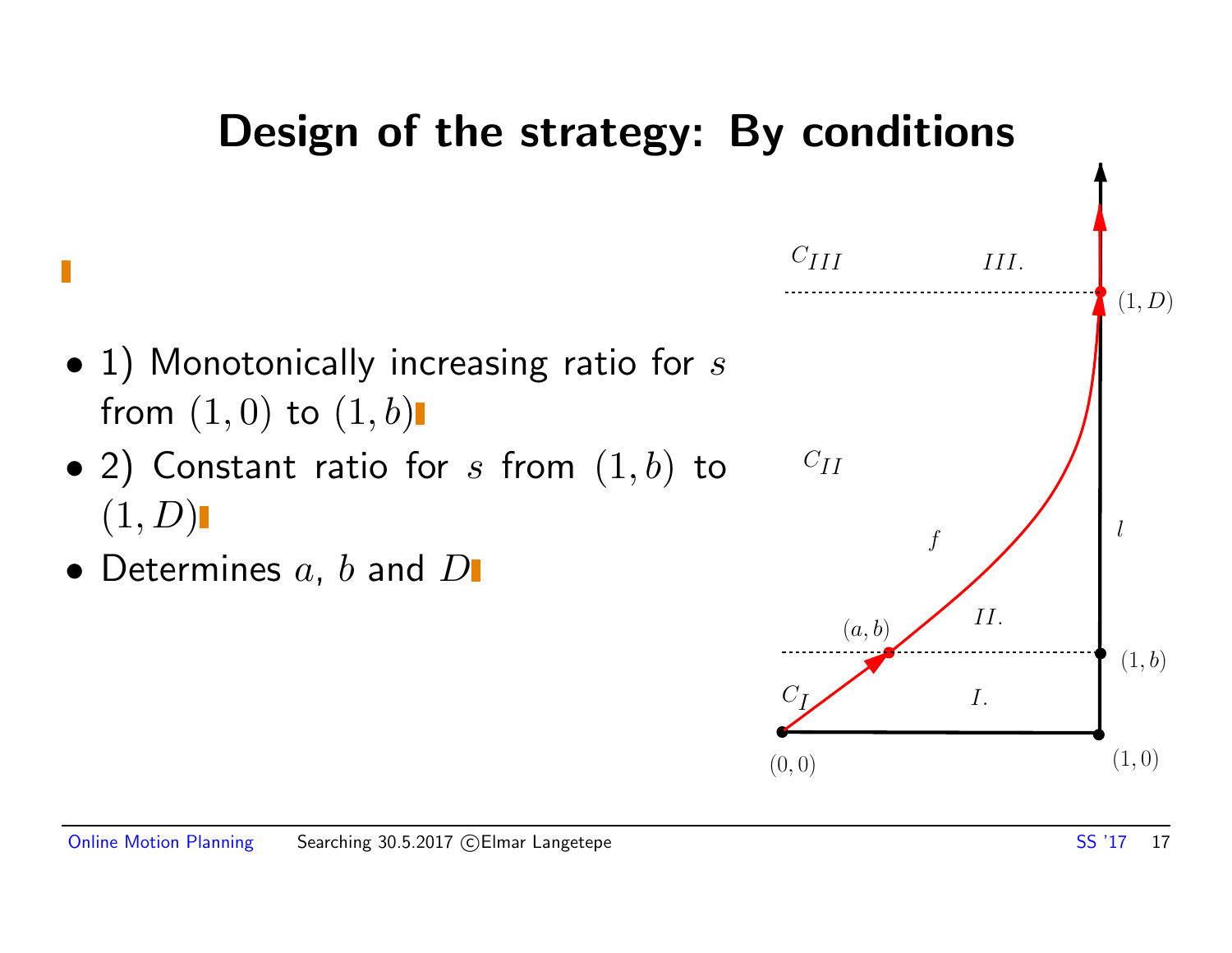## Design of the strategy: Condition 1)

- Start with 1): Ratio for  $t \in [0,1]$ : √
- $\phi(t) = \frac{t\sqrt{a^2+b^2+1-ta}}{\sqrt{a^2+b^2+1-ta^2}}$  $1+t^2b^2$
- Monotonicity:  $\phi'(t) \geq 0 \quad \forall t \in [0,1]$
- Analysis:  $\Leftrightarrow \sqrt{a^2 + b^2} - a \ge tb^2$   $\forall t \in [0, 1]$ dl)<br>⁄
- $\bullet \ \Leftrightarrow b^2 \leq 1-2a$
- Choose:  $a=\frac{1-b^2}{2}$ 2
- Worst-case ratio:

$$
C = \frac{\sqrt{a^2 + b^2} + 1 - a}{\sqrt{1 + b^2}} = \sqrt{1 + b^2}
$$



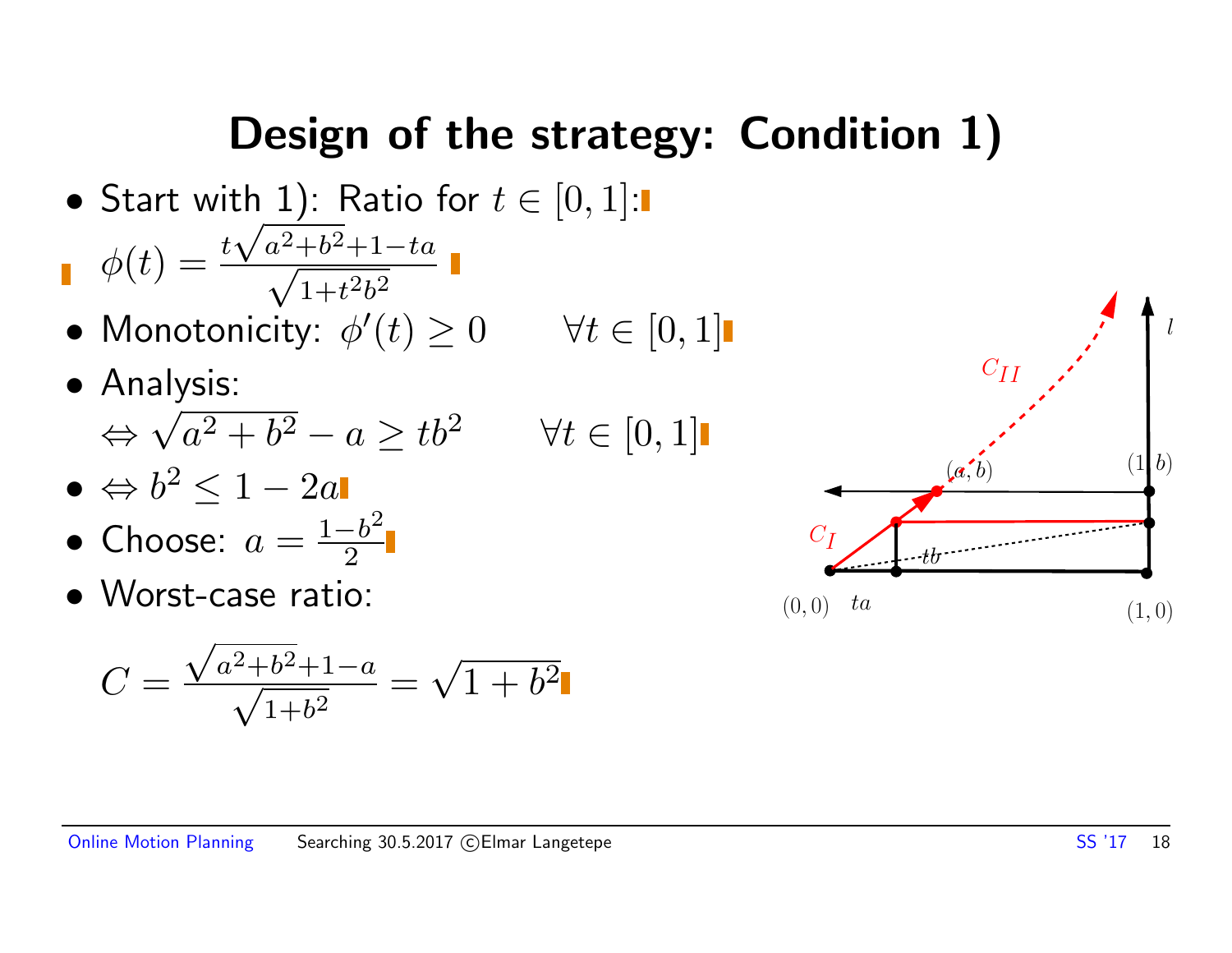# Design of the strategy: Condition 2)

- $\bullet$  2) Constant ratio  $C = \sqrt{1+b^2}$  for  $s$ from  $(1,b)$  to  $(1,D)$
- Function  $f(x)$  for  $x \in [a,1]$
- $\bullet$  Constant ratio  $C$ :  $\blacksquare$

$$
\sqrt{a^2 + b^2} + \int_a^x \sqrt{1 + f'(t)^2} dt + 1 - x =
$$
  

$$
C \cdot \sqrt{1 + f(x)^2}
$$

• Transformations  $(f'(x) \neq 0!)$ :

$$
\Leftrightarrow f'(x) = 2C \frac{\sqrt{1 + f(x)^2} f(x)}{1 + (1 - C^2) f(x)^2}
$$

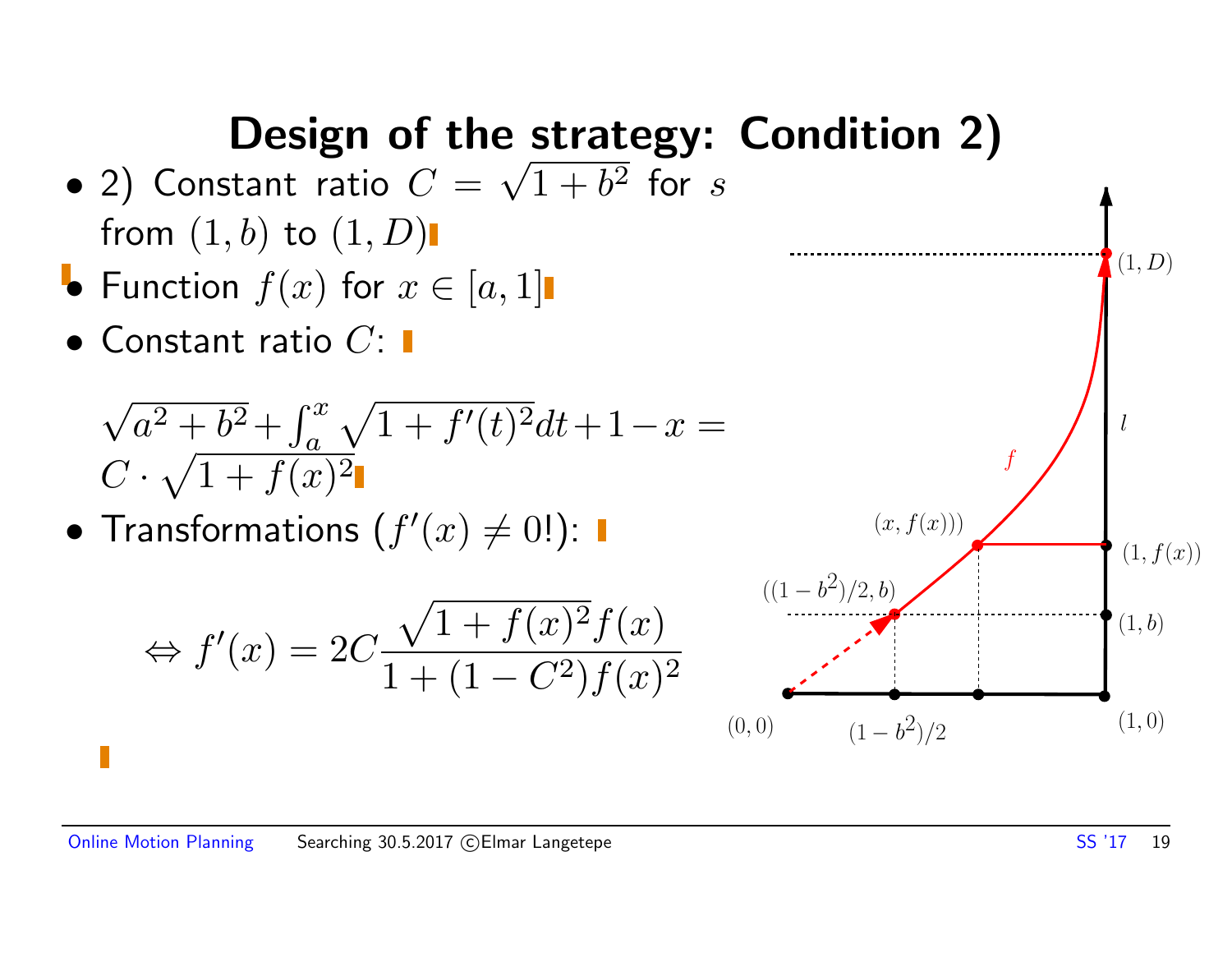#### Solutions for  $y = f(x)$ √

- $\bullet$   $f'$  $(x) = 2\sqrt{1+b^2}$  $1+f(x)^2f(x)$  $\frac{1+f(x)^2f(x)}{1-b^2f(x)^2}$ ,  $((1-b^2)/2,b)$  on the curve  $f(z)$
- $\bullet$  Solve:  $y'=1\cdot 2$ √  $1 + b^2$  $1+y^2y$  $\frac{\sqrt{1+y^2y}}{1-b^2y^2}$  for  $y$  with  $((1-b^2)/2,b)$
- First order diff. eq.  $y' = h(x)g(y)$ , separated variables, point  $(k, l)$
- Solution:  $\int_l^y$  $\frac{dt}{g(t)} =$  $\int_{l_a}^x$  $\int_k^x h(z)dz$

$$
\int_b^y \frac{1 - b^2 t^2}{2\sqrt{1 + b^2}\sqrt{1 + t^2}t} dt = \int_{(1 - b^2)/2}^x 1 \cdot dz = x - (1 - b^2)/2
$$

$$
x = -\frac{b^2\sqrt{1+y^2} + \arctanh\left(1/(\sqrt{1+y^2})\right) - \arctanh\left(1/(\sqrt{1+b^2})\right) - \sqrt{1+b^2}}{2\sqrt{1+b^2}}
$$
  
• Solution for inverse function  $x = f^{-1}(y)$ , for  $y \in [b, 1/b]$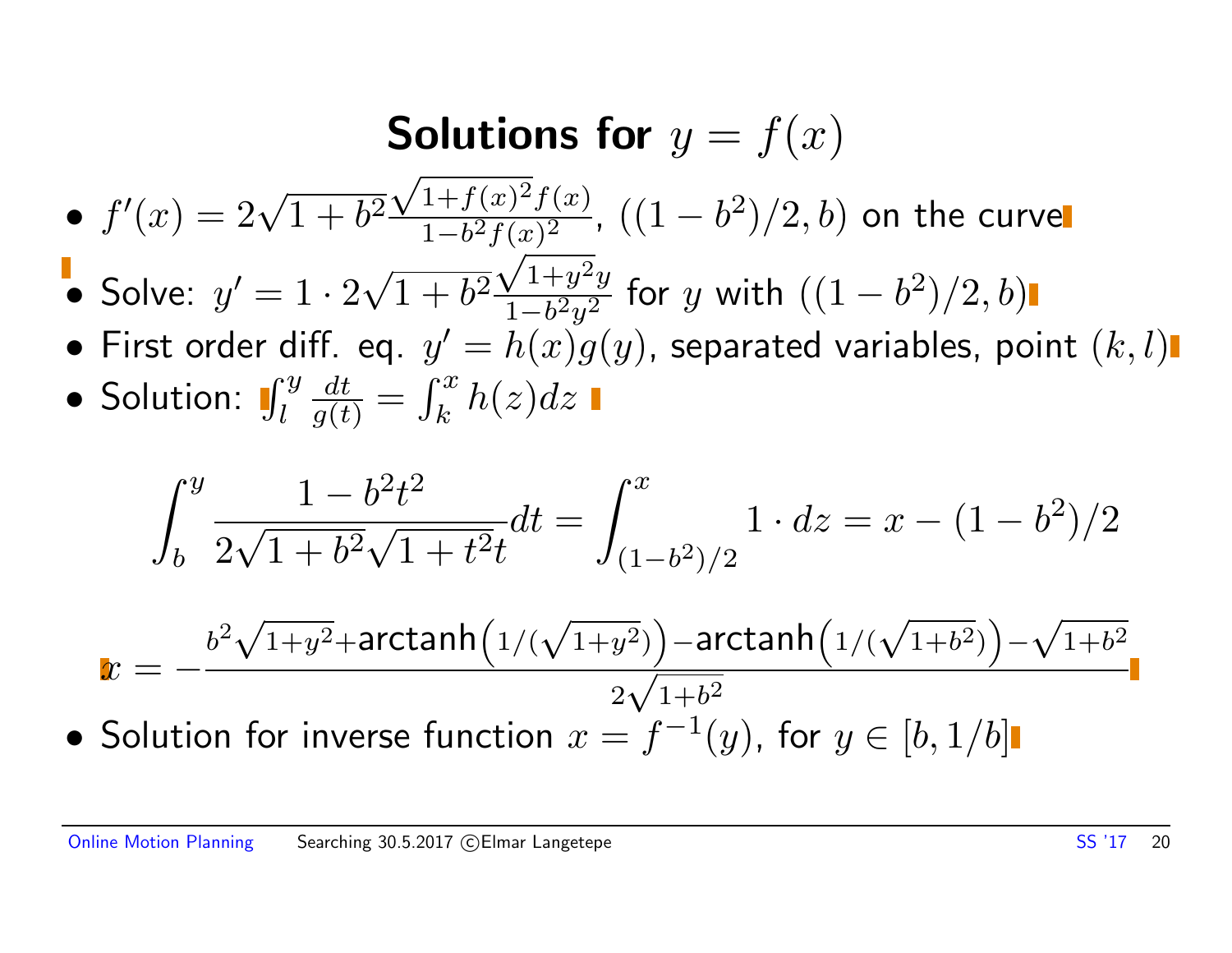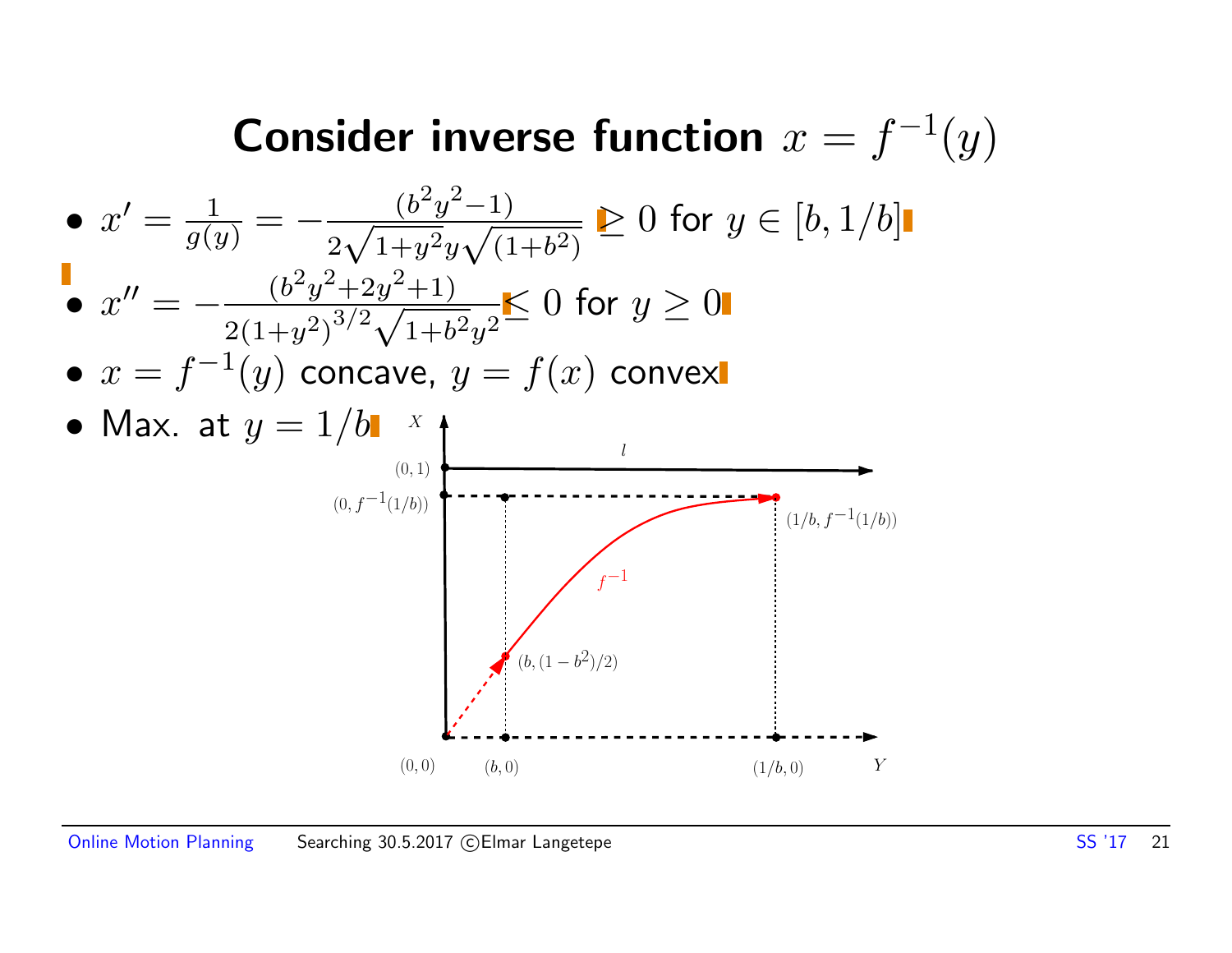## Consider inverse function  $x = f^{-1}(y)$

- Maximum at  $y = 1/b$
- $\bullet$  Find  $b$  so that  $f^{-1}(1/b)=1$
- Fixes b and  $D = 1/b$

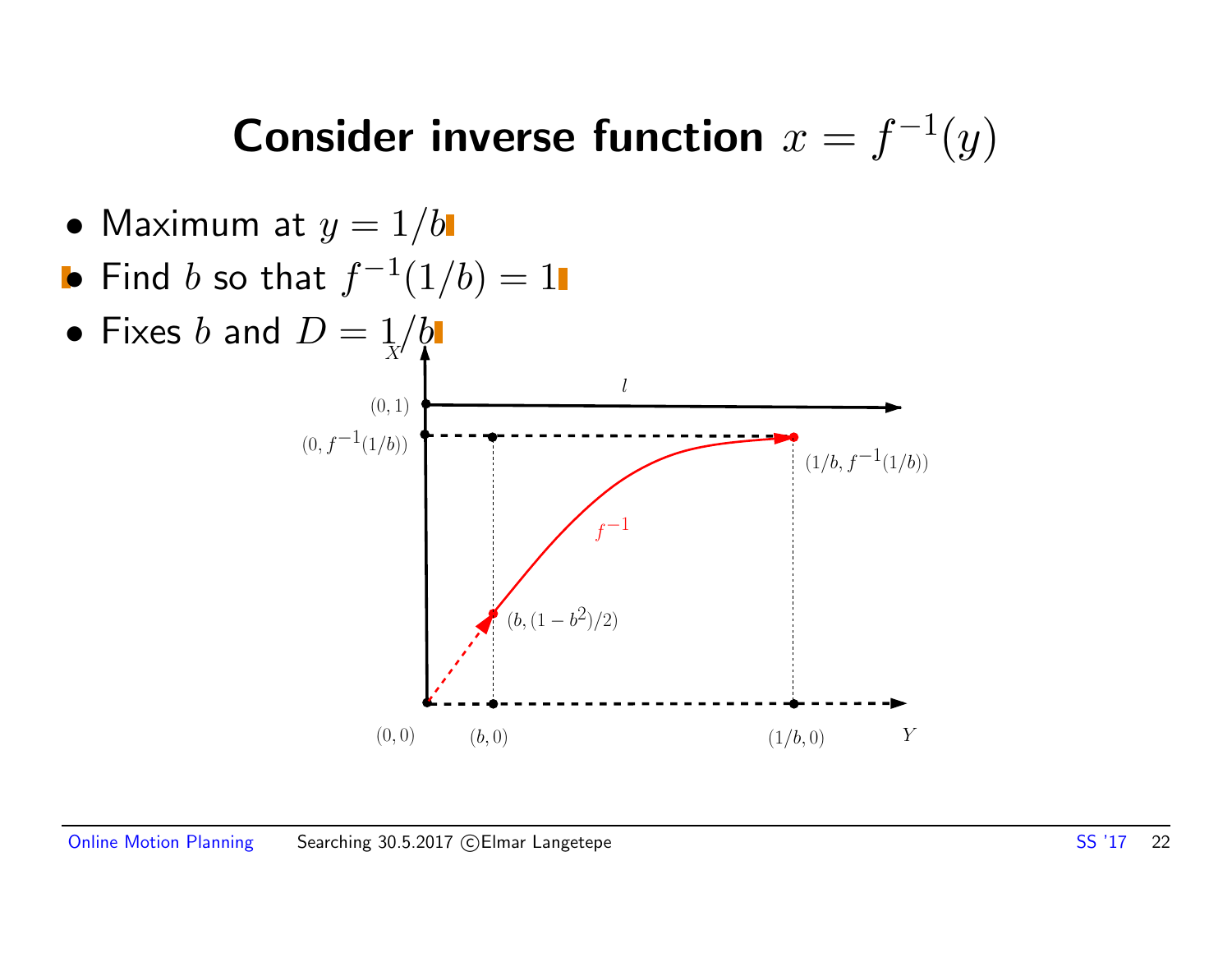## Optimality of  $f$  (or  $f^{-1}$ )

• Solve  $f^{-1}(1/b) = 1$ :  $b = 0.3497...$ ,  $D = 1/b = 2.859...$ ∙,<br>′

 $a=0.43\ldots$ , worst-case ratio  $C=\sqrt{1+b^2}=1.05948\ldots$ 

- f convex from  $(a, b)$  to  $(1, D)$ , line segment convex
- $\bullet$  Prolongation of line segment is tangent of  $f^{-1}$  at  $(b,a)$